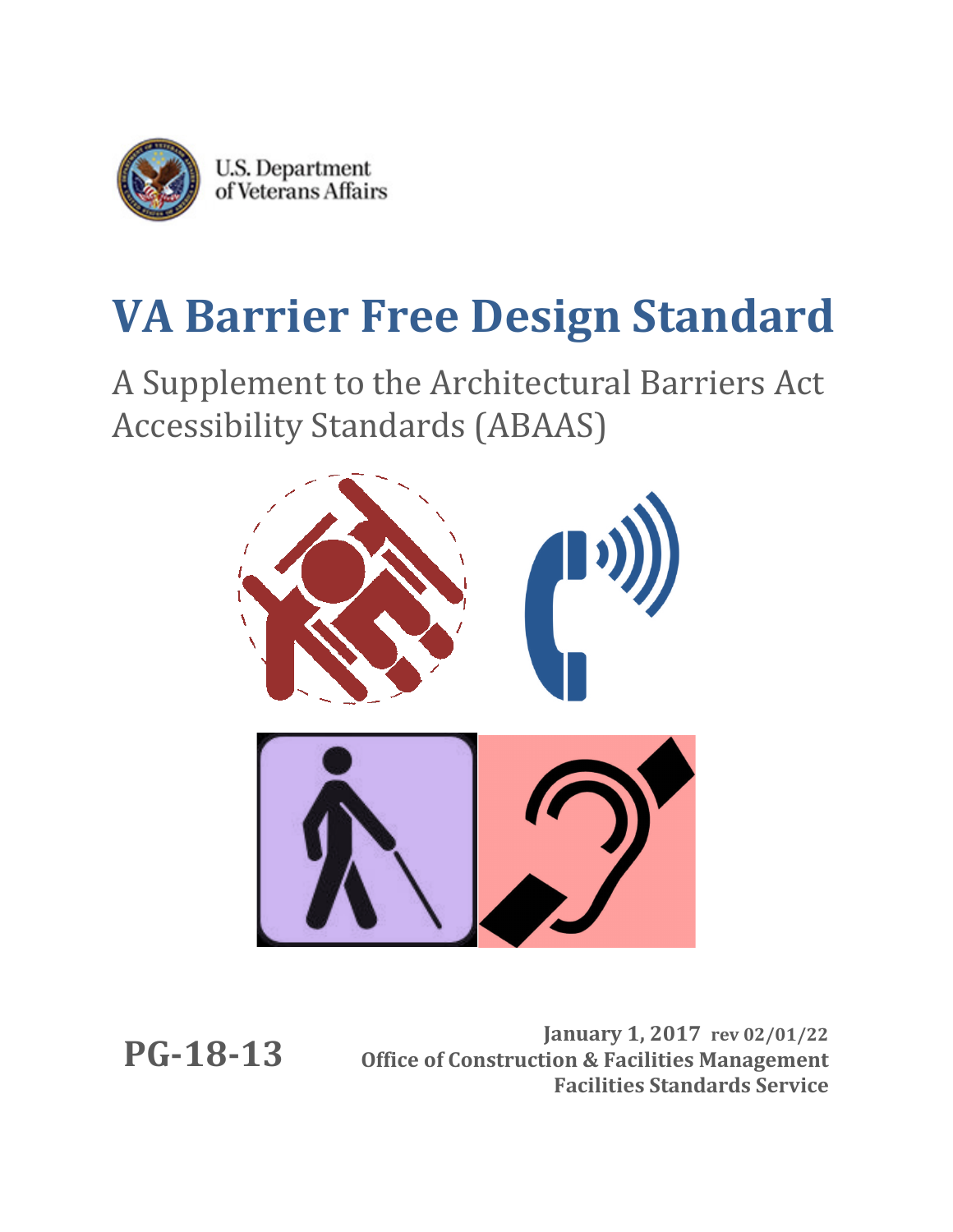# **VA Barrier Free Design Standard**

The Architectural Barriers Act (ABA) insures that buildings financed with federal funds are so designed and constructed as to be accessible to everyone. This law requires all construction, renovation, or leasing with federal funds to meet the [Architectural Barriers Act Accessibility Standard \(ABAAS\).](http://www.access-board.gov/ada-aba/aba-standards-gsa.cfm) ABAAS was made effective May 9, 2006 for new construction and alterations, June 30, 2006 for leaseconstruction facilities, and February 7, 2007 for all other leased facilities. ABAAS replaces the [Uniform](http://www.access-board.gov/ufas/ufas-html/ufas.htm)  [Federal Accessibility Standards \(UFAS\),](http://www.access-board.gov/ufas/ufas-html/ufas.htm) which was VA's previous standard for accessibility.

This supplement to ABAAS tailors some of the requirements to better meet the barrier free needs of the Department of Veterans Affairs (VA) in its facilities.

Previous requirements have been simplified and abbreviated so that these six pages replace the former 26-page VA Barrier Free Design Handbook (H-08-13).

The following comparison tables are to assist contracted Architect/Engineer firms and VA staff in designing accessible facilities for the VA. Paragraph numbers correspond to ABAAS paragraph numbers. Planners and designers are to be guided by ABAAS, the exception being where the more stringent VA requirement is noted in the tables.

#### **VA GUIDELINES ARE THE SAME AS ABAAS FOR MOST REQUIREMENTS. WHERE VA REQUIREMENTS DIFFER, SEE BELOW.**

| <b>REQUIREMENT</b>                                                                                                  | VА                                                                                                                                           | <b>ABAAS</b>                               | <b>NOTES</b>  |
|---------------------------------------------------------------------------------------------------------------------|----------------------------------------------------------------------------------------------------------------------------------------------|--------------------------------------------|---------------|
| Sites - parking spaces accessible                                                                                   | 1% greater than ABAAS                                                                                                                        |                                            | 1             |
| Spinal Cord Injury/Disorder (SCI/D)<br><b>Facilities</b>                                                            | 0.2 accessible spaces per<br>Inpatient bed; 0.5 per Long-<br>Term Care bed; 5.6 per<br>Outpatient Exam Room.<br>Dedicated for SCI/D patients |                                            | 7             |
| <b>Hospital Outpatient Facilities</b><br><b>Rehabilitation and Outpatient</b><br><b>Physical Therapy Facilities</b> | 10% of total spaces<br>20% of total spaces                                                                                                   | 10% of total spaces<br>20% of total spaces | 29            |
| Buildings- accessible seating,<br>assembly areas                                                                    | 1% greater than ABAAS                                                                                                                        |                                            | $\mathfrak z$ |

#### **Minimum Requirements**

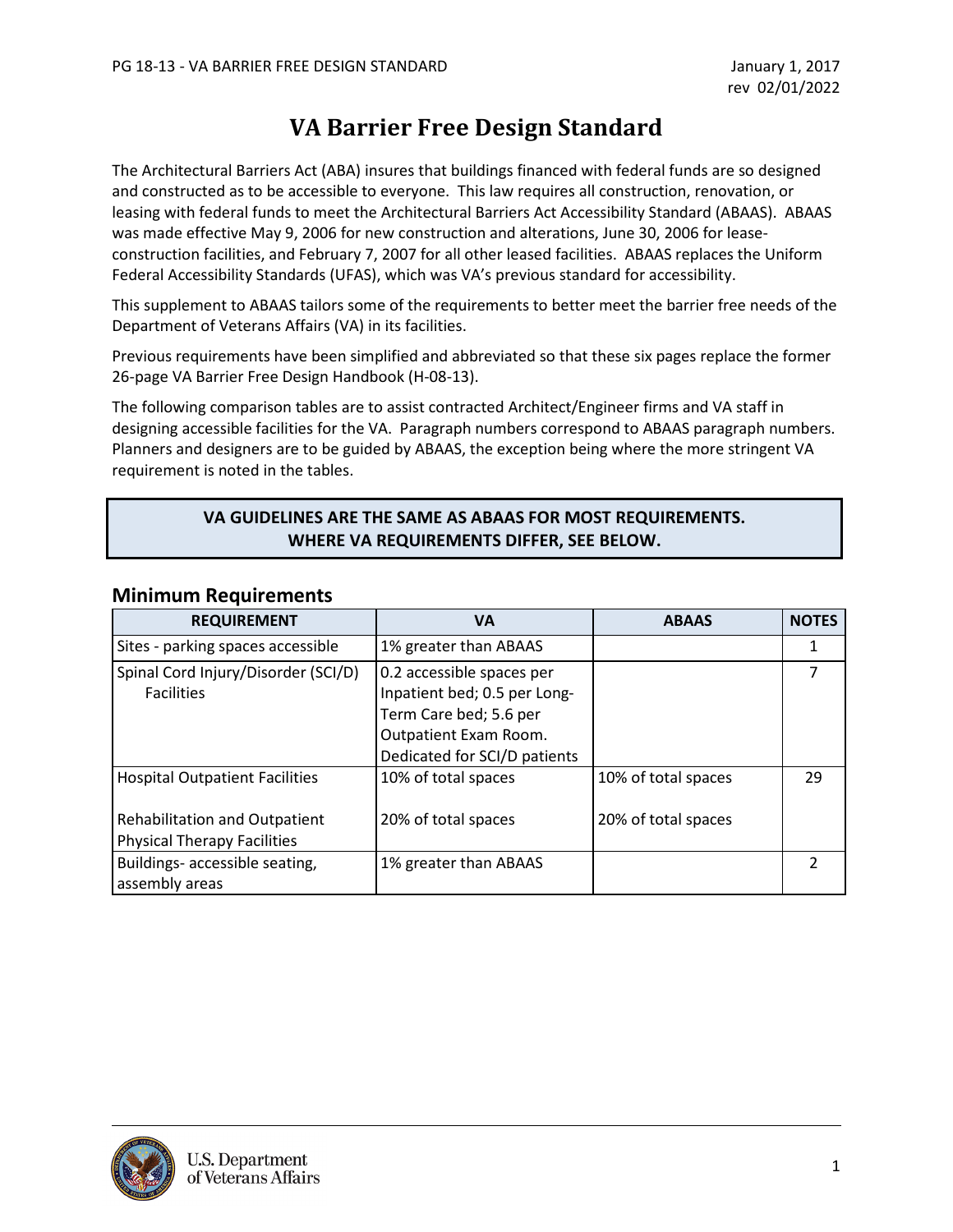# **Accessible Route**

| <b>REQUIREMENT</b>                                                                 | VA              | <b>ABAAS</b>    | <b>NOTES</b> |
|------------------------------------------------------------------------------------|-----------------|-----------------|--------------|
| Width, min. Patient Care Areas                                                     | 1800 mm (6'-0") | 900 mm (3'-0")  | 3            |
| Width, min. Administrative Areas                                                   | 1500 mm (5'-0") | 900 mm (3'-0")  | 3            |
| Slope, maximum (including parking<br>spaces)                                       | 1:33(3%)        | 1:20(5%)        | 4            |
| Minimum gradient of walk requiring $ 1:50$<br>rest areas every<br>60 000 mm (200') |                 | 1:33            | 5            |
| <b>Turning Radius</b>                                                              | 1650 mm (5'-6") | 1500 mm (5'-0") | 31           |
| <b>Turning Radius, Bariatric</b>                                                   | 1800 mm (6'-0") | 1500 mm (5'-0") | 31           |

## **Floor Surfaces**

| <b>REQUIREMENT</b>        | VA                          | <b>ABAAS</b>   | <b>NOTES</b> |
|---------------------------|-----------------------------|----------------|--------------|
| Changes in level          | Not permitted on SCI floors | No requirement | n            |
| Carpet cushion or padding | Not permitted               | l Permitted    |              |

# **Parking and Passenger Loading Zones**

| <b>REQUIREMENT</b>           | VA                        | <b>ABAAS</b>    | <b>NOTES</b> |
|------------------------------|---------------------------|-----------------|--------------|
| Access aisle requirement for | 1500 mm (5'-0") each side | 1525*mm (5'-0") |              |
| accessible parking spaces    |                           | 1 per 2 spaces. |              |
| Passenger loading area       | Yes                       | No requirement  |              |
| "communication system" for   |                           |                 |              |
| assistance at SCI units      |                           |                 |              |

# **Curb Ramps**

| <b>REQUIREMENT</b> |                      | <b>ABAAS</b>   | <b>NOTES</b> |
|--------------------|----------------------|----------------|--------------|
| Width, minimum     | $1200$ mm $(4'-0'')$ | 900 mm (3'-0") | 10           |

#### **Ramps**

| <b>REQUIREMENT</b>                                            | VA                                            | <b>ABAAS</b>                                 | <b>NOTES</b> |
|---------------------------------------------------------------|-----------------------------------------------|----------------------------------------------|--------------|
| Maximum slope                                                 | 1:20                                          | 1:12                                         | 11           |
| Maximum length, within range of<br>$1:33 - 1:26$              | 12 000 mm (40')                               | 60 000 mm (200')                             | 12           |
| Maximum length, within range of<br>$1:25 - 1:20$              | 10 500 mm (35')                               | 60 000 mm (200')                             | 12           |
| Minimum clear width                                           | 1200 mm (4'-0")                               | 900 mm (3'-0")                               | 13           |
| Minimum size level landing, where<br>doors swing into landing | 1800 mm x 1800 mm<br>$(6'-0'' \times 6'-0'')$ | 1500 mm x 1500 mm (5'-<br>$0'' \times 5'-0'$ | 14           |

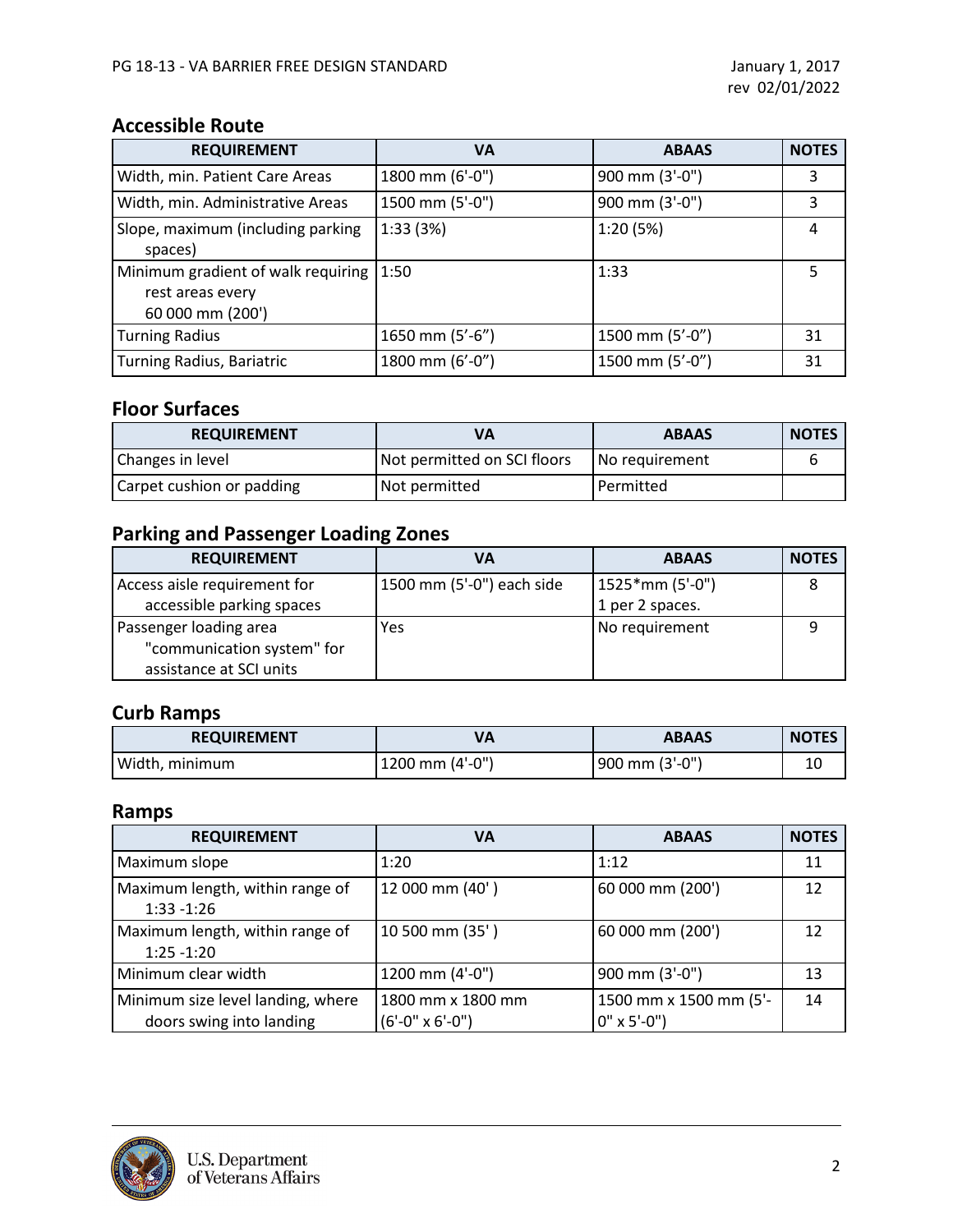#### **Stairs**

| <b>REQUIREMENT</b> | VA           | <b>ABAAS</b>  | <b>NOTES</b> |
|--------------------|--------------|---------------|--------------|
| Handrail height    | 850 mm (34") | 750 mm-850 mm | 15           |
|                    |              | $(30 - 34)$   |              |

# **Elevators (Passenger)**

| <b>REQUIREMENT</b>              | VA                                                          | <b>ABAAS</b>                                                     | <b>NOTES</b> |
|---------------------------------|-------------------------------------------------------------|------------------------------------------------------------------|--------------|
| Minimum width of elevator doors | 1200 mm (4'-0")                                             | 900 mm (3'-0")                                                   | 16           |
| Minimum car size                | 2400 mm x 1850 mm<br>$(8'-0'' \times 6'-2'')$ platform size | 1730*mm x 1370*mm<br>$(68" \times 51")$ car inside<br>dimensions | 17           |
| Double set of handrails         | Yes                                                         | No requirement                                                   | 18           |

#### **Windows**

| <b>REQUIREMENT</b>              |                      | <b>ABAAS</b>   | <b>NOTES</b> |
|---------------------------------|----------------------|----------------|--------------|
| Sill height in patient bedrooms | 600 mm (24") maximum | No requirement | 19           |

# **Doors and Doorways**

| <b>REQUIREMENT</b>               | VA               | <b>ABAAS</b>           | <b>NOTES</b> |
|----------------------------------|------------------|------------------------|--------------|
| Patient Care Delivery Areas with | 1200 mm (4' -0") | $1100$ mm $(3' - 8'')$ | 20           |
| patient bed, stretcher or gurney |                  |                        |              |
| access, minimum width            |                  |                        |              |

# **Water Closets**

| <b>REQUIREMENT</b>            | VA                                                                                                                                    | <b>ABAAS</b> | <b>NOTES</b> |
|-------------------------------|---------------------------------------------------------------------------------------------------------------------------------------|--------------|--------------|
| <b>Grab bar configuration</b> | Double swing-up bars for all   Side & back bars for all<br>patient toilets/shower rooms accessible water closets.<br>on Nursing Units |              |              |

# **Toilet Stalls**

| <b>REQUIREMENT</b>                                 | VA                                            | <b>ABAAS</b>                                   | <b>NOTES</b> |
|----------------------------------------------------|-----------------------------------------------|------------------------------------------------|--------------|
| Minimum accessible stall size                      | 1650 mm x 1800 mm<br>$(5'-6'' \times 6'-0'')$ | 1500 mm x 1420*mm (5'-<br>$0'' \times 4' - 8'$ | 22           |
| Minimum size wheelchair "front-<br>transfer" stall | 1050 mm x 1800 mm<br>$(3'-6'' \times 6'-0'')$ | 900 mm x 1650 mm<br>$(3'-0'' \times 5'-6'')$   | 25           |
| Grab bars                                          | Required in all stalls                        | Required in accessible<br>stalls               |              |

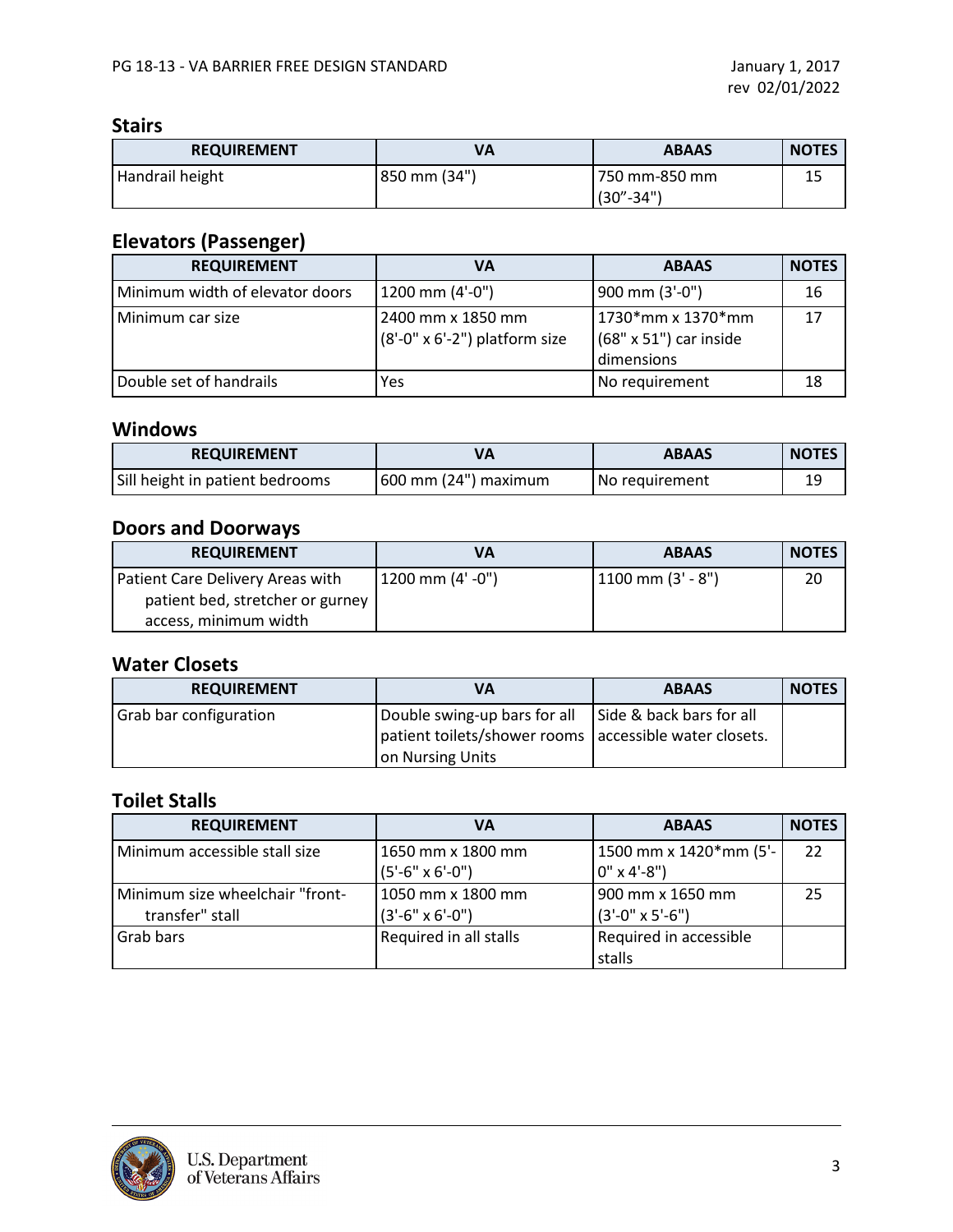#### **Shower Stalls (Patient)**

| <b>REQUIREMENT</b>       | VA                                                        | <b>ABAAS</b>                                                              | <b>NOTES</b> |
|--------------------------|-----------------------------------------------------------|---------------------------------------------------------------------------|--------------|
| Minimum stall dimensions | 1200 mm x 1200 mm (4'-0" x   900 mm x 900 mm<br>$4'-0'$ ) | $(3'-0'' \times 3'-0'')$ or<br>750 mm x 1500 mm<br>$(2'-6" \times 5'-0")$ | 23           |
| Grab bars                | Horizontal plus vertical bars                             | Horizontal bars only                                                      | 30           |

#### **Toilet Rooms**

| <b>REQUIREMENT</b>                                                                | VА                | <b>ABAAS</b> | <b>NOTES</b> |
|-----------------------------------------------------------------------------------|-------------------|--------------|--------------|
| Inpatient Bedroom Toilet Rooms,<br>Minimum width of toilet room<br>entrance doors | $1200$ mm $(48")$ | 850 mm (34") | 24           |

#### **Cafeterias**

| <b>REQUIREMENT</b>                       | VA                                                         | <b>ABAAS</b>         | <b>NOTES</b> |
|------------------------------------------|------------------------------------------------------------|----------------------|--------------|
| Knee clearance, for minimum 5%<br>tables | $(675$ mm $(2'-3'')$ and 725 mm<br>(2'-5") for at least 5% | $(675$ mm $(2'-3'')$ | 26           |
| Cutlery and supply height                | 1000 mm-1200 mm<br>$(40" - 48")$                           | 1350 mm (54") max.   | 27           |

## **Health Care Facilities**

| <b>REQUIREMENT</b>                                                           | <b>VA</b> | <b>ABAAS</b> | <b>NOTES</b> |
|------------------------------------------------------------------------------|-----------|--------------|--------------|
| Medical/Surgical Nursing Units,<br>percent of patient bedrooms<br>accessible | 100%      | 10%          | 28           |
| Medical/Surgical Nursing Units,<br>percent of toilet rooms<br>accessible     | 100%      | 10%          | 28           |

\*ABAAS indicates slightly different metric equivalents than the ones which VA has adopted.

*Information gathered from data provided by the Department of Health and Human Services; the National Center for Health Statistics; and the Department of Veterans Affairs, Office of Planning and Management Analysis (see SURVEY OF DISABLED VETERANS, OPMA-M 043-90-1).*

- 1. The percent of disabled at VA hospitals is much higher than the percent of disabled in the general population. Two percent may be adequate for the general population. The percentage of disabled drivers/passengers is much higher in the veteran population. ABAAS Table 208.2 shows varying accessible parking space requirements. 1 out of every 6 accessible parking spaces shall be a van accessible parking space. Other VA Hospital service lines may have different requirements.
- 2. A higher percentage of sick and disabled make up the VA population than make up the general population. ABAAS Table 221.2.1.1 shows varying wheelchair space requirements in assembly areas.

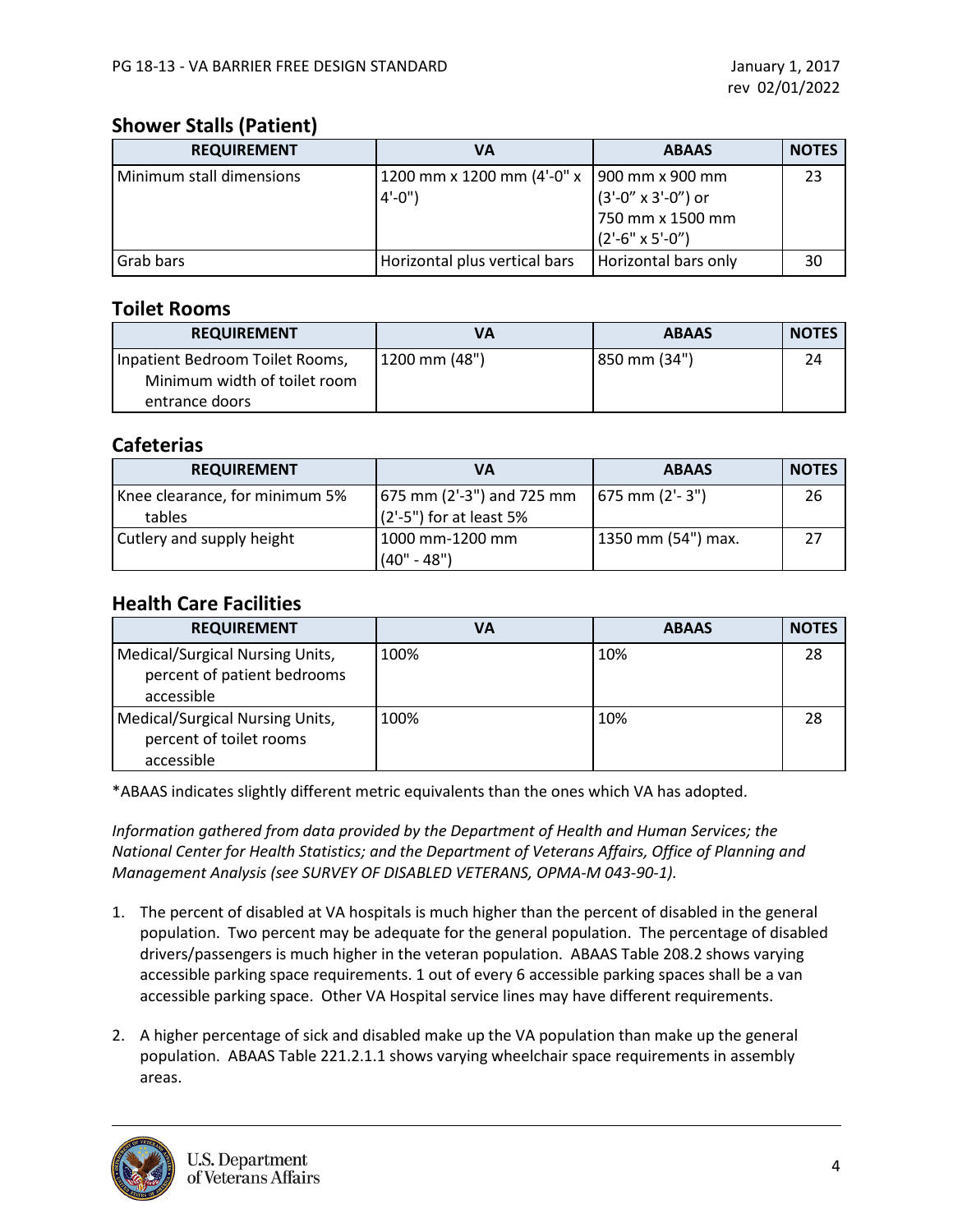- 3. It takes a minimum of 1500 mm (5'-0") for two wheelchairs to pass. Wheelchairs have increased in size in recent years, so 1800 mm (6'-0") is recommended for Patient Care Delivery Areas where wheelchair usage is commonplace.
- 4. The disabled population used by ABAAS to determine an acceptable slope for using public accommodations is stronger and younger than are veterans at VA facilities.
- 5. Previous studies used a younger, more fit, population to determine the minimum slope and distance for a disabled person's travel capability.
- 6. Current standards are based on an active, independent population.
- 7. Refer to Section 4 Parking Geometrics in the Parking Design Manual.
- 8. Disabled veterans come to VA facilities either driving or as a passenger. Both sides of the parking space must be accessible to allow disembarking from either side of the vehicle.
- 9. This feature, not mentioned in other standards, allow Spinal Cord Injury/Disorder veterans to contact Nursing Service, Pharmacy, or Security for their appropriate needs without the extra burden of unloading their wheelchair and leaving their car.
- 10. Sick veterans in wheelchairs are often weak, disoriented, and unskilled in wheelchair operation. Studies show the additional 300 mm (1'-0") provides a much-needed margin of safety.
- 11. Tests show only those with good upper body strength can manage a ramp slope of 1:12. Slopes greater than 1:16 create safety hazards for any wheeled vehicle.
- 12. Long uninterrupted ramps are prone to cause accidents. Weak, unskilled wheelchair users need more frequent stops in order to operate wheelchairs safely.
- 13. The 300 mm (1'-0") added width is necessary to ensure all VA wheelchair users can get up and down the ramp, safely.
- 14. Older, frail, disoriented, or disabled veterans need a larger level platform to maneuver a wheelchair.
- 15. Life Safety Code (NFPA 101) requires 850 mm (34") to 950 mm (38").
- 16. Hospital elevator doors need to be 1200 mm (4'-0") wide in order to better facilitate the movement of gurneys, beds, and multiple wheelchairs.
- 17. See Transport Systems Design Manual. The larger cab size is required for movement of gurneys and multiple wheelchairs. This dimension is for side (off-centered) doors. Elevator cabs with centered doors require a minimum 51" x 80" clear dimension.
- 18. Handrails protect the elevator cab walls and provide stability for patients; the lower rail for wheelchairs, the higher rail for gurney riders and standers.
- 19. Window sills must be low enough that seated (wheelchair) and bedridden patients can see the outdoors.